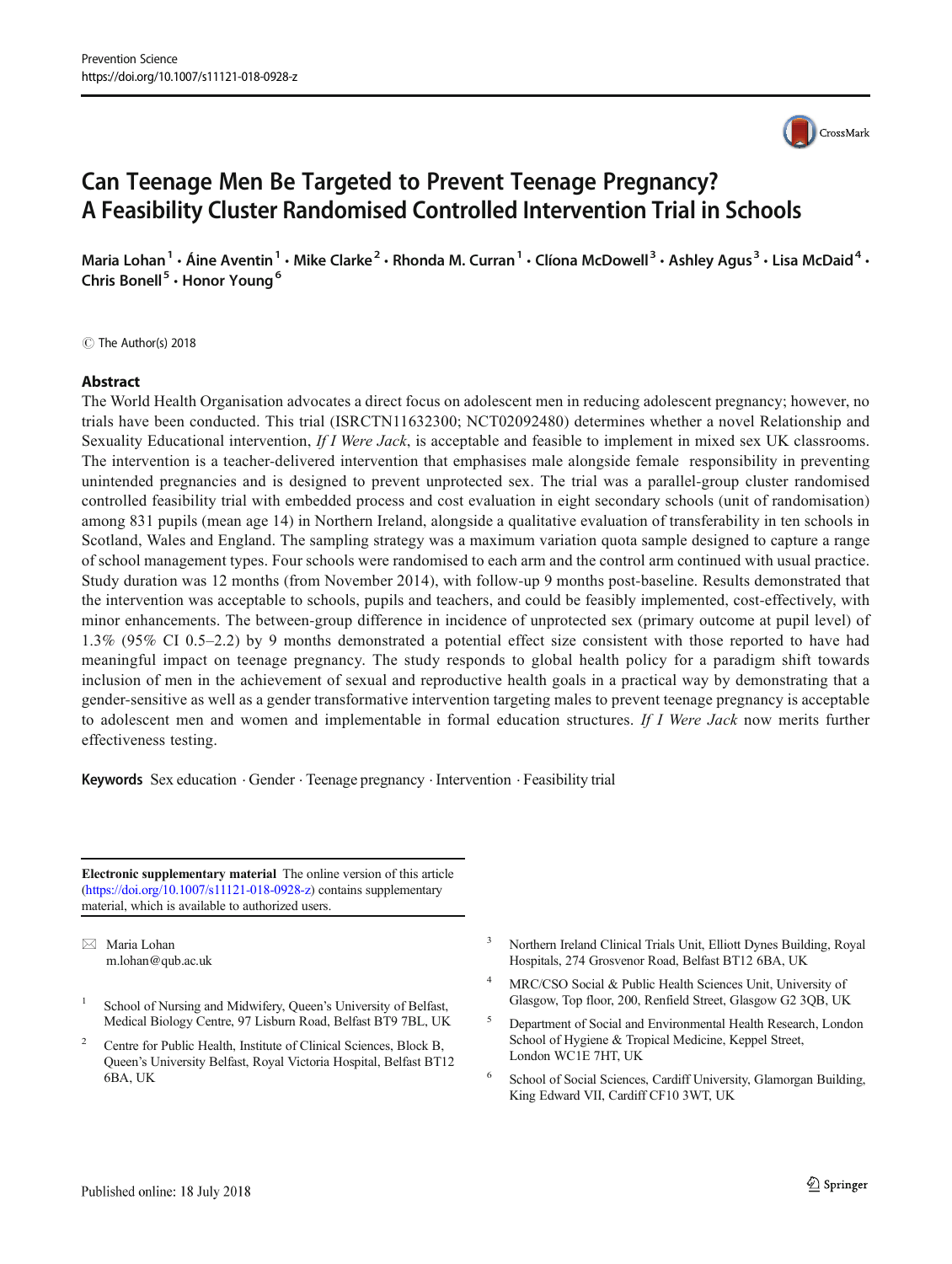# Introduction

# Why Men?

Feminist research has transformed health science in general, such that it is no longer scientifically acceptable to model either the causes or the cures of ill-health without taking sex and, in more progressive research, the gender continuum into account (Connell [2012\)](#page-10-0). Yet, in the field of reproductive health research, the field arguably most driven through feminist concerns, men are often overlooked (Lohan [2015](#page-11-0)). Not only is there a need for a paradigm shift in the gender bias in reproductive health research, but there is a need for a shift in the practical interventions that are intended to achieve an improvement in reproductive health goals, such as a reduction in teenage pregnancies worldwide.

The latest systematic reviews of educational interventions targeted to the prevention of teenage pregnancies speak to a number of innovative approaches, including combining school- and community-based approaches; combining education, skills building and contraception promotion; targeted programmes to at risk groups or areas; and incentive-based interventions to maintain school attendance (Chin et al. [2012](#page-10-0); Mason-Jones et al. [2016;](#page-11-0) Oringanje et al. [2016](#page-11-0); Goesling et al. [2017](#page-10-0)). While teenage men are rarely excluded from these innovations designed to address teenage pregnancy, equally, they are seldom the central focus (for exceptions, see Gruchow and Brown [2011](#page-10-0); Herrman et al. [2016;](#page-11-0) Pulerwitz et al. [2015\)](#page-11-0). Yet, it is acknowledged at the global health policy level that tackling the gendered power relationships in society that relinquish some men from reproductive/contraceptive responsibility (arguably more prevalent in liberal high-income nations) while giving some men power over women's reproductive bodies, such as their right to access contraceptive and pregnancy termination services (perhaps more prevalent in conservative low-income countries), is a substantial part of the problem in addressing teenage pregnancy world-wide (United Nations [2015](#page-11-0); WHO [2017](#page-11-0); WHO [2011](#page-11-0)).

#### Why This Intervention?

We report the results of a cluster randomised controlled feasibility trial (cRCT) of a schools-based Relationship and Sexuality Educational (RSE) intervention, which especially emphasises the role of teenage men in preventing teenage pregnancy and is delivered to both males and females aged 14–16. The intervention, If I Were Jack, which is centred around an interactive video drama with accompanying classroom materials and activities is described more fully below. This is the first intervention to be developed and trialled which explicitly promotes a gender-sensitive approach to addressing teenage pregnancy by focussing on male perspectives and a gender transformative perspective by encouraging males to share reproductive responsibility. It is also the first controlled trial of an RSE intervention in the UK that reports the recruitment of faith-based schools.

The complex socio-economic determinants of unintended pregnancy have been précised in systematic reviews (Acharya et al. [2010;](#page-10-0) Harden et al. [2009;](#page-11-0) Imamura et al. [2007](#page-11-0); Lohan et al. [2010](#page-11-0)) which highlight that while RSE on its own may have limited effects in reducing the incidence of teenage pregnancy, it has played an important role in its decline in recent decades (Mason-Jones et al. [2016](#page-11-0); Pound et al. [2016;](#page-11-0) MacDowall et al. [2015;](#page-11-0) Swann et al. [2003\)](#page-11-0). Furthermore, high-quality RSE is considered fundamental to respecting and fulfilling the right of the child to appropriate sexual health education (United Nations [2015](#page-11-0)).

We report the results of a feasibility trial and additional transferability study designed to rigorously test acceptability and feasibility of implementation of the intervention. The trial was conducted in Northern Ireland and the qualitative transferability study was conducted in the other countries of the UK. The results of this paper inform the literature on whether or not there is demand for a new approach to education on preventing teenage pregnancy which explicitly focuses on males; the possible reach of this intervention into a diversity of schools; the cost of delivery; and whether or not a future effectiveness trial is possible and warranted. In addition, the reported study prepares for a future effectiveness trial and is in line with the UK Medical Research Council's ([2006](#page-11-0)) recommendations for a staged approach to the evaluation of complex interventions. In line with the standards for feasibility studies outlined by Bowen et al. ([2009\)](#page-10-0), the following outcome measures are reported in this paper: demand, acceptability, implementation/practicality (including cost of delivery), integration and preliminary effectiveness of the primary outcome that we will use in a future effectiveness trial, namely unprotected sex. We use the CONSORT guideline for cRCTs to describe the method (Campbell et al. [2012\)](#page-10-0) complemented by the Template for Intervention Description and Replication (TIDieR) checklist (Hoffmann et al. [2014](#page-11-0)) to describe the intervention. We first report methods for the feasibility trial and then the methods for the transferability study. The latter was designed according to the principles of Wang et al.  $(2005)$  $(2005)$  $(2005)$ .

# Method

# Trial Design

A pragmatic unblinded parallel-group (1:1 concealed allocation) cluster randomised controlled feasibility trial (cRCT) with embedded process and economic evaluations.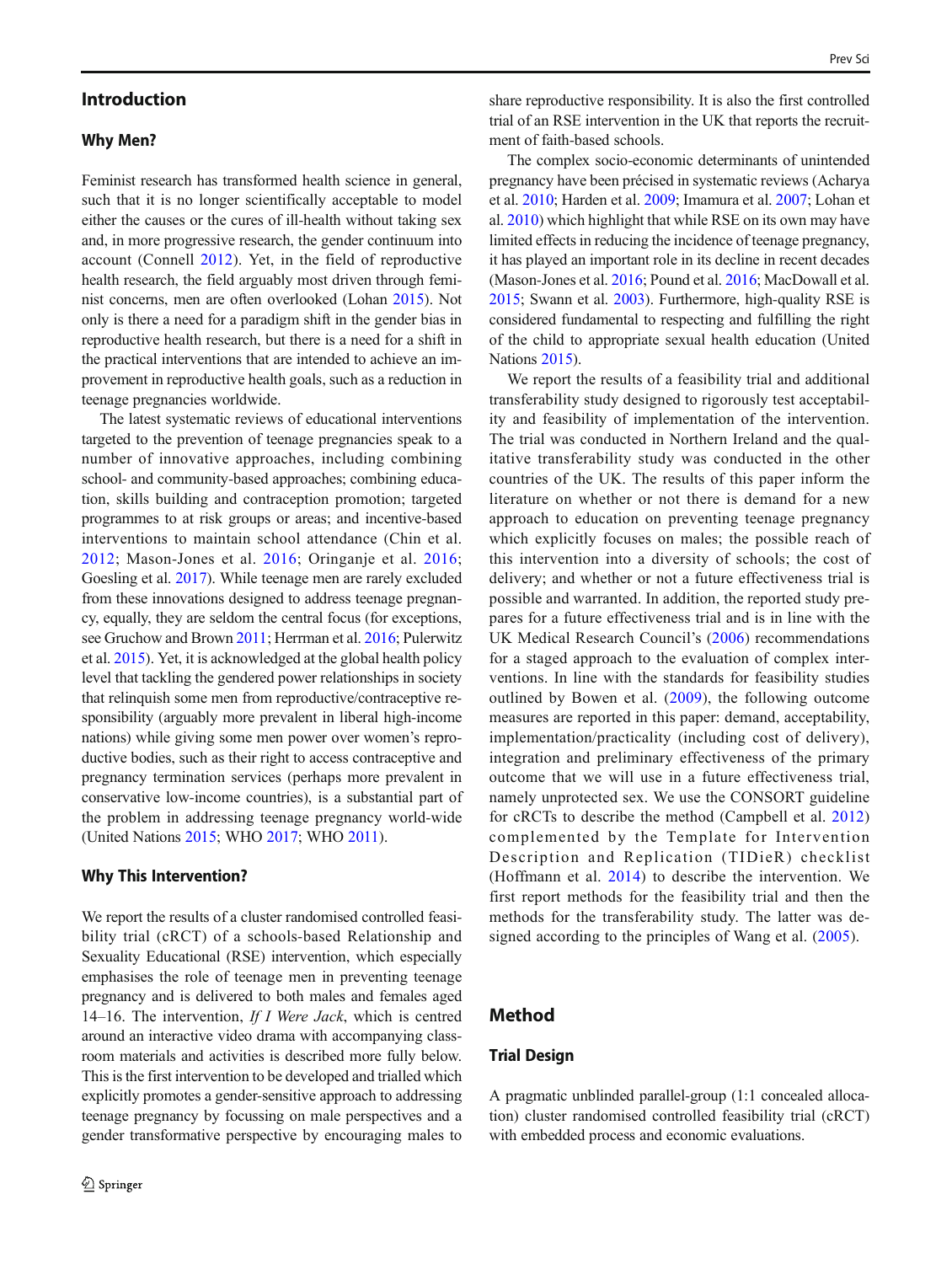# Participants and Recruitment

All registered secondary schools in Northern Ireland (NI) were eligible for inclusion with the exception of eight schools with fewer than 30 pupils aged 14. In order to test feasibility in a broad spectrum of schools and robustness of trial methods for a future effectiveness trial, eight schools were sought for recruitment during 4 months of 2014 using a maximum variation sampling method capturing school management types to include:

- 1. Secondary schools (managed by the state) in deprived areas; these schools tend to have a higher intake of pupils of protestant religion.
- 2. Grammar Schools (managed by the state) which select pupils by academic selection and have higher rates of pupils from high socio-economic status households, and a higher intake of protestant pupils.
- 3. Roman Catholic (RC) schools (managed by state and RC church), including grammar and secondary with the distinctions noted above and have a higher intake of RC pupils.
- 4. All other types of schools, including integrated religious state-managed schools.

Schools were approached at RSE training events, through introduction by members of the trial steering and advisory groups or by letters of invitation. Eligible participants were all pupils (along with subject teachers) in year 4 of participating secondary schools (mean age 14.45 years at baseline) with the exception of those who were unable to read the questionnaire. Following a decision to participate by school principals, schools sent letters and a DVD informing parents about the study. Pupils were provided with information sheets by teachers and an overview of the study by the research team.

## Randomisation and Blinding

Clusters, the unit of randomisation, were secondary schools in NI. Randomisation was conducted following baseline data collection by the NI Clinical Trials Unit (NICTU), a UK Clinical Research Collaboration (UKCRC) registered CTU. Schools were randomised as pairs stratified by their school management type using simple randomisation (via the computer software NQuery 3.0), to ensure intervention and control arms contained similar types of variation of schools. Although concealed allocation was deployed (by NICTU, who were not involved in recruitment) at the cluster level, blinding was not possible because this trial, pragmatic by nature, was designed to evaluate a teacher-led intervention to change pupil behaviour in a real-world secondary school classroom setting. Schools in the control group continued with usual RSE

practice, whilst schools in the intervention group received the 4-week If I Were Jack intervention in replacement of usual RSE practice. Schools were retained in the study for a period of 12 months (November 2014 to November 2015), with follow-up 1 occurring at 5 months and follow-up 2 at 9 months post-baseline.

#### Intervention

- Name and brief description: If I Were Jack is an evidenced-based educational resource designed to prevent unintended pregnancy by increasing teenagers' intentions to avoid unprotected sexual intercourse. It is especially designed to provoke thought on the role of teenage men in preventing unintended teenage pregnacy, but is designed to engage both males and females in mixed-sex settings. In development since 2013, it has involved sustained communication with target groups, including pupils, teachers and parents, along with a wide range of stakeholders. A detailed description of the design process, including logic model, is available (Aventin et al. [2015\)](#page-10-0).
- Why, rationale of essential elements: If I Were Jack is built on an innovative set of concepts which previous research has identified as contributors to effective RSE education. These include: • Activities targeting theoretically informed behavioural and psycho-social correlates of risk behaviour including knowledge, attitudes, perceptions of risk, peer and gender norms, self-efficacy in communication and intention to avoid sexual risk-taking behaviour (Swann et al. [2003;](#page-11-0) Gavin et al. [2010](#page-10-0))

• Engagement of teenagers by addressing the operation of gender and social class norms, age-appropriateness, cultural relevance and integration of interactive media (Bailey et al. [2010](#page-10-0); Gavin et al. [2010\)](#page-10-0)

• Opportunities for pro-social peer communication, communication with parents/guardians (Swann et al. [2003](#page-11-0); Gavin et al. [2010\)](#page-10-0) • Teacher training in relation to the intervention and teenage pregnancy (Swann et al. [2003;](#page-11-0) Gavin et al. [2010](#page-10-0))

What, a description of the materials:

(i) The If I Were Jack opening interactive video drama (IVD) is a culturally sensitive (locally filmed in NI) film intended to immerse teenagers in a story of a week in the life of Jack, a teenager who has just been told his girlfriend is pregnant. By asking males and females to imagine they were Jack and how they would think and feel if they were in his situation, it is designed to expose and challenge the gender assumptions around roles and responsibilities for teenage pregnancy by opening them up for reflection and negotiation.

(ii) Classroom materials for teachers with four detailed lesson plans with specific classroom-based and homework activities which provide pupils with sexual health information and opportunities for discussion, skills practice, reflection and anticipatory thinking.

- (iii) Sixty-minute face-to-face training session for teachers provided by the researcher.
- (iv) Sixty-minute information/discussion session for parents/guardians led by RSE teachers.
- (v) Information brochures and factsheets about the intervention and unintended teenage pregnancy for schools, teachers, teacher trainers, young people and parents.
- Who delivers? Trained RSE teachers to pupils, incorporating significant peer discussion.
- How, modes of delivery: To be delivered during four consecutive RSE lessons in classroom settings. The IVD is to be delivered on individual computers/tablets with headphones.
- Where, locations where intervention has occurred: In NI and Ireland, using a further locally produced IVD for Ireland. A version of the IVD has been delivered in South Australia.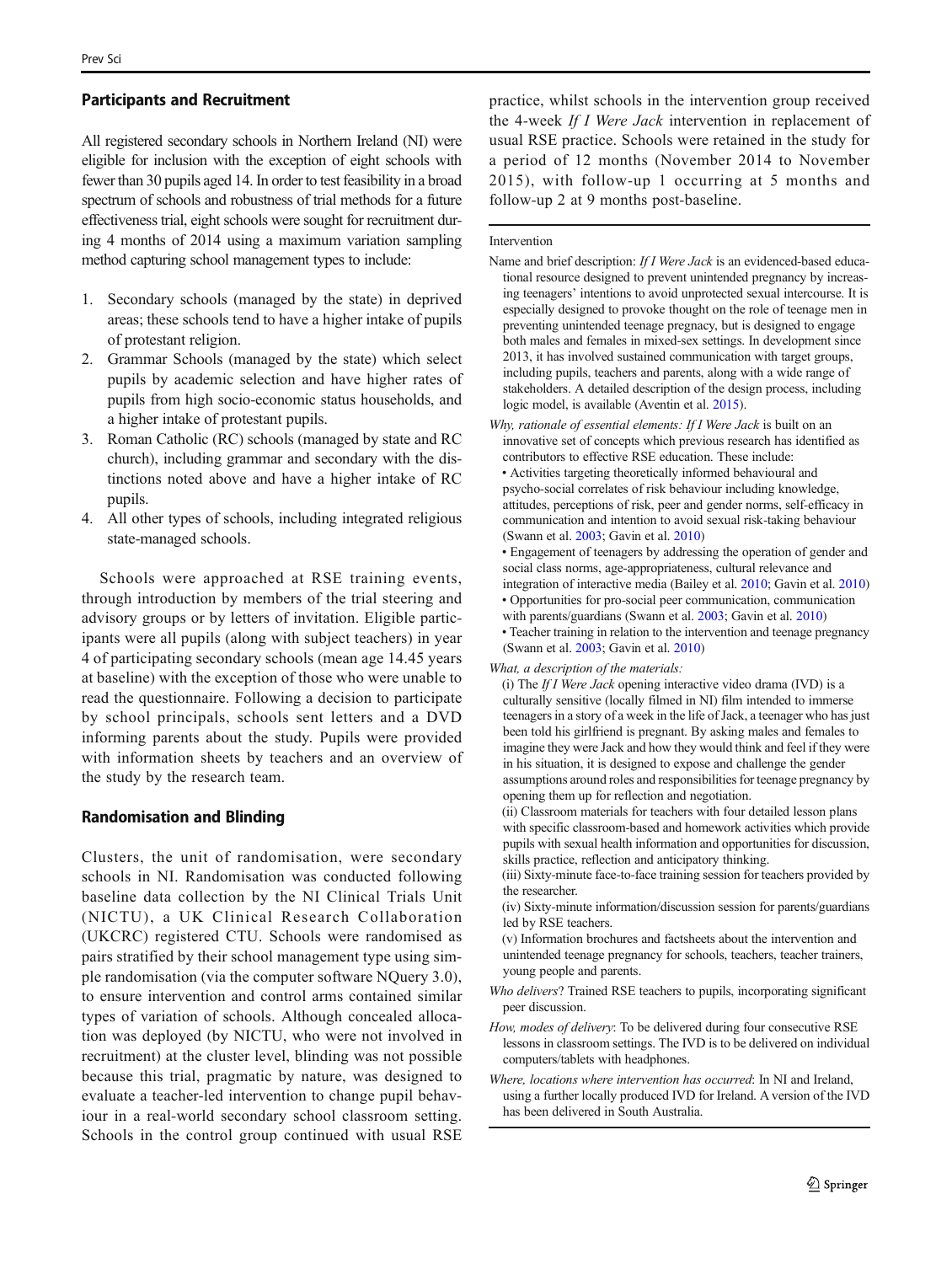#### Outcome Measures

# Demand

The demand for the intervention was assessed through willingness of both intervention and control schools to participate in the trial without the use of incentives. We stipulated that we should recruit at least 25% of schools approached, no more than 25% of parents should withdraw their children from the study and no more than 25% of pupils should refuse to participate.

#### Acceptability

Quantitative measures of acceptability related to retention of both control and intervention schools. We stipulated that no more than one school should withdraw from the study. Qualitative measures of acceptability were an analysis of the satisfaction of pupils and teachers with regard to the intervention and teachers' willingness to use the intervention in the future, along with independent observations of engagement and reactions during one lesson in each school in the intervention group.

#### Implementation/Practicality, Integration and Economic Cost

Implementation and practicality were assessed through adherence to delivery by teachers and participation by pupils as intended in the intervention group. Teachers completed an implementation log and discussed delivery at interview, and the research team independently observed one intervention session in each school. Implementation and practicality was also assessed with pupils through process evaluation focus group interviews.

The economic costs of the intervention were calculated in the intervention group, using the principle of opportunity cost, to measure the resources actually used in the delivery of each component of the intervention in terms of time input and materials, and a qualitative analysis of the teaching activities displaced or time gained as a result of the intervention being implemented. Regarding the use of actual resources, a microcosting approach was taken from a public sector decision maker perspective, guided by Ritzwoller et al. ([2009](#page-11-0)). Relevant costs were identified, measured and valued in monetary units using the 2013/2014 price year. Two cost stages were defined. Stage one referred to recurring costs associated with printing the classroom materials for teachers, providing the IVD and the delivery of teacher training. These costs were recorded by the research team prospectively via a specifically designed Teacher Resource Use Questionnaire. Stage 2 referred to the teacher time input for lesson preparation, printing or photocopying of worksheets and teaching, and administration time input for printing or photocopying of worksheets.

Pre-start-up costs associated with the development of intervention were not included in the analysis because these are non-recurring costs incurred prior to the start of this study. The trainer in the trial was a researcher employed by the study team, and the costs of this training are included, but no costs were associated with the training location as training took place at schools. Data collection on displaced teaching activities was conducted by interviews with teachers and analysed as part of process evaluation.

#### Preliminary Study of Effects

As this was a feasibility trial, it was not powered to detect effectiveness of the intervention. The purpose of the analysis was to produce an effect-size estimation for a larger effectiveness trial. The primary intended effect associated with this intervention is avoidance of unprotected sex. We evaluated this using a composite primary outcome measure to include selfreports of abstinence from sexual intercourse (delay initiation of sex or return to abstinence) or avoidance of unprotected sexual intercourse at time of last sex. This was determined by use of a questionnaire administered to individual participating pupils (available online). While a reduction of teenage conceptions may be regarded as the ideal, objective primary outcome measure due to bias introduced in self-report measures (Mason-Jones et al. [2016](#page-11-0)), the sample size in an effectiveness trial would be prohibitively large to have sufficient power to detect change in teenage conceptions. In addition, teenage conception rates are not collected in NI health and social care data, prohibiting the use of data linkage to collect these data for this trial. Unprotected sex during teenage years, measured through self-reports of last sexual intercourse and ever had sexual intercourse, is well established as the main proximate behavioural determinant of teenage pregnancy (Henderson et al. [2010;](#page-11-0) Stephenson et al. [2003\)](#page-11-0), and studies indicate that, although other behavioural determinants (such as frequency of sexual intercourse and number of sexual partners) are important, avoidance of unprotected sex via consistent use of contraception is central in explaining variation in levels of teenage pregnancy (Swann et al. [2003;](#page-11-0) Santelli et al. [2007\)](#page-11-0).

# Procedure

#### Questionnaire Data Collection

Participating pupils were asked to complete a paper questionnaire that had previously been piloted. They did this under exam conditions overseen by a researcher during an RSE lesson at baseline (prior to randomisation) and at 5- and 9-month follow-up. A fieldworker was present during data collection to administer and retrieve anonymised questionnaires. Teachers stood at the top of the class only. Additional blank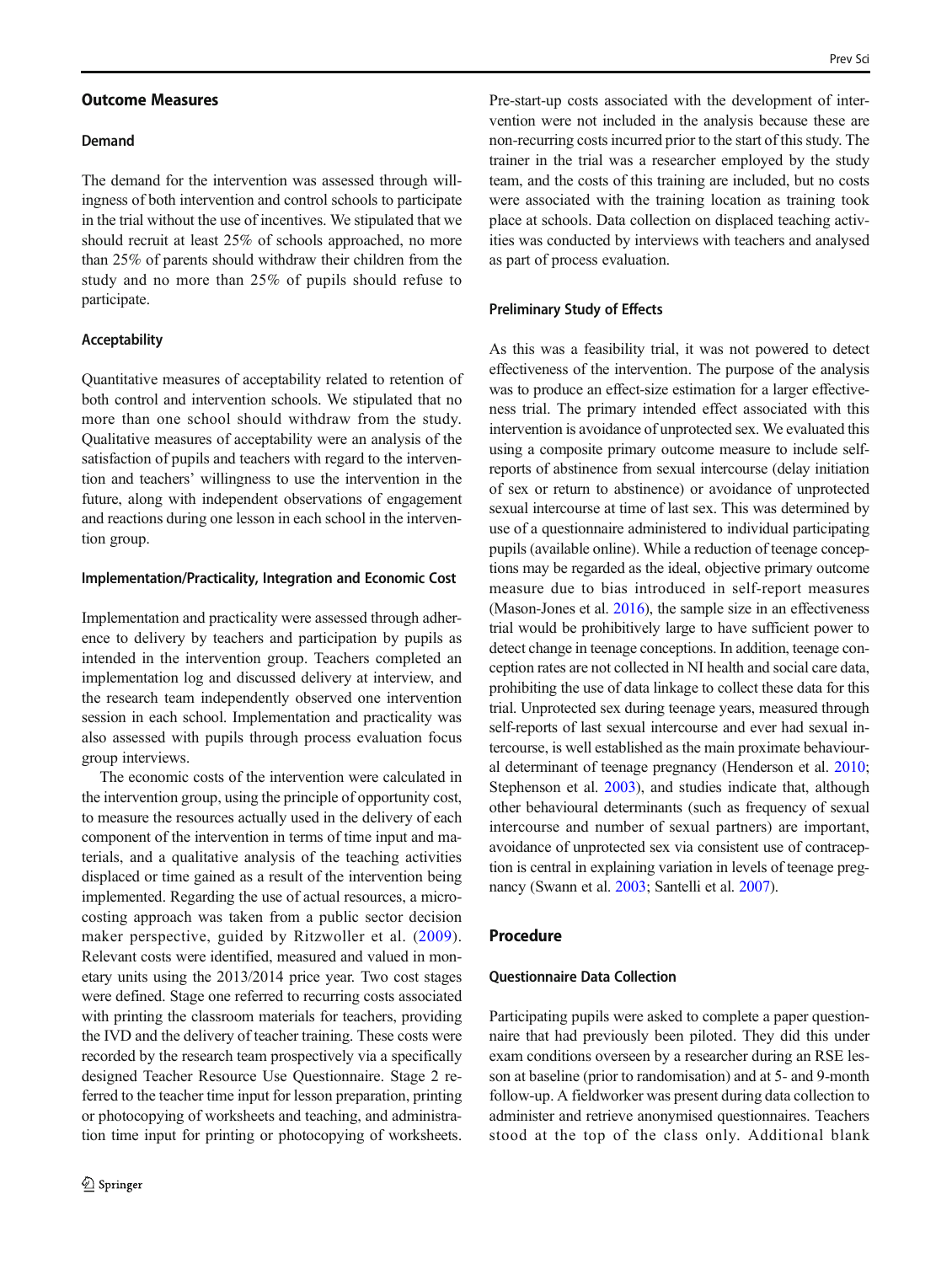questionnaires were provided for teachers to administer to absent pupils to complete shortly thereafter.

### Statistical Methods

Primary analyses related to the outcome variables of recruitment, retention and analysis of preliminary effects. Preliminary effect was analysed on an intention to treat basis, using all participants with complete data for baseline and follow-up; in the groups, they were randomised to, regardless of the extent of their engagement with If I Were Jack in the case of the intervention arm. Differences between the trial groups were reported using descriptive statistics, generated in STATA. Effect sizes were determined from the differences in proportions between the intervention and control arms, and no statistical analysis to account for clustering was made at this stage.

# Qualitative Data Collection and Analysis

Data were collected by the primary researcher with the following triangulated data sources in intervention schools to assess acceptability and implementation.

Pupils Following intervention, focus group interviews were conducted across the four intervention schools, two in each of three schools and one in the fourth school (seven groups,  $n = 39$ ). Teachers were asked to choose from volunteers, guided by the principal of selecting a cross section of the class (e.g. sex and academic ability) and inclusion of friendship pairs, to assist focus-group dynamics. Focus groups were held in the school at lunch time, convened by the researcher only, and lasted up to 60 min.

**Senior School Staff** Semi-structured interviews  $(n = 6)$  were conducted with School Principals/Vice Principals or Heads of Year on completion of intervention.

**Teachers** Focus group (four groups,  $n = 10$ ) and semistructured interviews  $(n=3)$  were conducted with RSE teachers in intervention schools. These usually lasted 90 min. Teacher resource use and implementation questionnaires were also collected in each school and discussed at interview. Four further interviews were conducted with teachers in each of the control schools to assess current RSE provision.

Researchers Field notes were obtained from observations of one lesson in each intervention school and during data collection.

Data were analysed using thematic analysis (Braun and Clarke [2006](#page-10-0)) whereby data were inductively and deductively coded and organised using NVivo to reflect related categories and overarching themes. In relation to focus group interviews, attention was also paid to group dynamics (Hyde et al. [2005](#page-11-0)). In order to ensure methodological rigour and reliability of both the coding and analysis process, one researcher coded all data and a second independently coded a subset of transcripts and resolved discrepancies through discussion.

## Qualitative Transferability Study

A convenience sample of ten schools was recruited with purposeful inclusion, where possible, of schools in high and low areas of deprivation and to include faith based schools. Three schools were in North and South Wales, four schools in central Scotland and three in the Greater London area of England (Table [1\)](#page-5-0). Two of the schools were faith-based schools (one in England and one in Wales). Researchers approached schools directly by telephone and email as well as accessing schools through school research networks in England and Wales to explain the rationale of the study. Following consent procedures, data were collected with pupils through focus group interviews in each school  $(n = 10)$ . These interviews occurred in classroom settings in small groups (ranging from two to eight participants for eight focus groups), while two group interviews occurred with the whole class. The researcher showed an excerpt of the IVD and shared examples of the classroom exercises at the outset of the interview and interviews lasted between 40 and 80 min. Data were also gathered from RSE teachers/pastoral care teachers or healthy school co-ordinators in nine of the ten schools either through a combination of small focus group interviews  $(n = 5)$  or individual interviews  $(n = 6)$ . Data were analysed according to the principles of qualitative research outlined above, at first by the team of researchers in each site, and then collectively.

# Results

We report the results for the feasibility trial, process and cost evaluations in relation to specified outcome measures and how the transferability study complements these results.

# Demand

Within the feasibility trial, 21 schools were approached, 20 responded (95% response rate) and eight schools in NI were successfully recruited as proposed, giving a recruitment rate of 38% (the target being 25%) within the recruitment period of 4 months. Demand was also demonstrated by the most common reasons offered by schools to participate, namely that the intervention would be useful to pupils and that the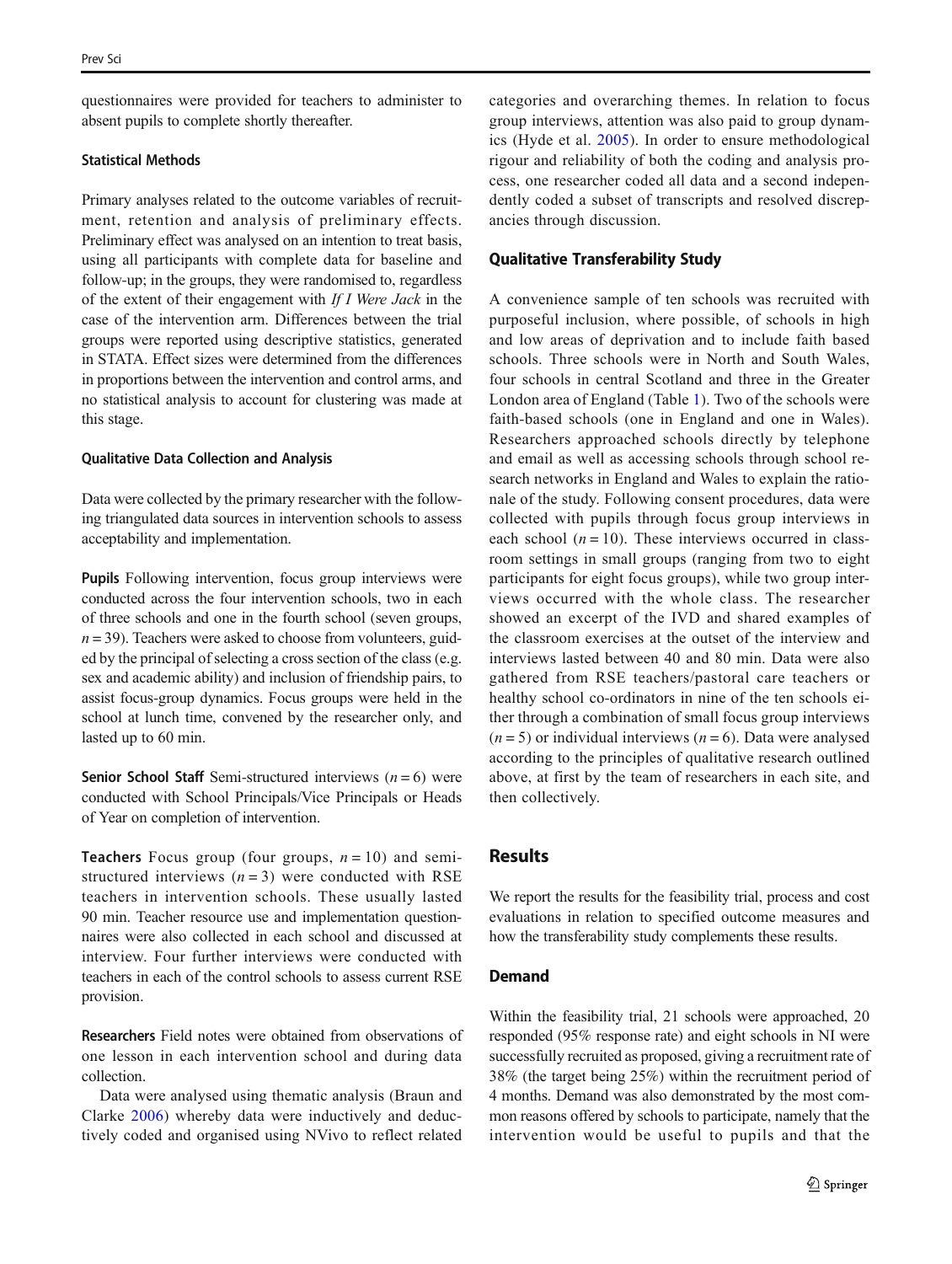<span id="page-5-0"></span>Table 1 Schools recruited to transferability study

Table 2 Schools recruited to feasibility trial (June, July, Sept. and Oct. 2014)

| School ID | Country  | Location                  | School management type                  |
|-----------|----------|---------------------------|-----------------------------------------|
|           | England  | London (urban)            | Academy Converter Mainstream            |
| 2         |          | London (urban)            | Academy Sponsor Led (Church of England) |
| 3         |          | London (urban)            | Academy Converter Mainstream            |
| 4         | Scotland | East Central (urban)      | <b>State</b>                            |
| 5         |          | East Central (semi-urban) | <b>State</b>                            |
| 6         |          | West Central (urban)      | <b>State</b>                            |
|           |          | West Central (urban)      | <b>State</b>                            |
| 8         | Wales    | South Wales (urban)       | Roman Catholic                          |
| 9         |          | West Wales (rural)        | <b>State</b>                            |
| 10        |          | North Wales (rural)       | <b>State</b>                            |

intervention had strong credibility with teachers. The study demonstrated demand across the full range of the most common types of schools in NI. We successfully recruited schools of the differing school management types, including faithbased schools, schools which are academically high achieving (grammar schools) and those which are less academically focused (secondary schools), and schools in economically deprived as well as economically affluent catchment areas calculated by reference to percentage of pupils eligible for free school meals (Table 2). Nonetheless, demand for the intervention seemed lowest in schools which were both faith-based (RC) and high academic achieving schools. The recruitment rate for these schools was 13% compared to 38% overall. Reasons offered by faith-based and high academic achieving

| School ID      | Location   | School management type                   | All pupils eligible<br>free school meals | % Religion<br>per school | Trial<br>allocation |
|----------------|------------|------------------------------------------|------------------------------------------|--------------------------|---------------------|
| $\mathbf{1}$   | Urban      | Integrated secondary<br>in deprived area | 57.4%                                    | 50.4 P                   | Intervention        |
|                |            |                                          |                                          | 31.3 C<br>18.30          |                     |
| $\overline{2}$ | Semi-urban | Roman Catholic secondary                 | 45.5%                                    | P <sup>a</sup>           | Intervention        |
|                |            |                                          |                                          | $C^a$                    |                     |
|                |            |                                          |                                          | $0.0\Omega$              |                     |
| 3              | Urban      | State grammar                            | $4\%$                                    | 62.7 P                   | Intervention        |
|                |            |                                          |                                          | 12.4C                    |                     |
| $\overline{4}$ | Urban      | State secondary                          | 35.1%                                    | 25.0 Q<br>P <sup>a</sup> | Intervention        |
|                |            |                                          |                                          | $C^a$                    |                     |
|                |            |                                          |                                          | 16.5O                    |                     |
| 5              | Rural      | Roman Catholic secondary                 | 48%                                      | 0.0 P                    | Control             |
|                |            | in deprived area                         |                                          | $C^a$                    |                     |
|                |            |                                          |                                          | O <sup>a</sup>           |                     |
| 6              | Semi-urban | Roman Catholic grammar                   | 8.5%                                     | 0.0 P                    | Control             |
|                |            |                                          |                                          | 99.5 C                   |                     |
|                |            |                                          |                                          | O <sup>a</sup>           |                     |
| 7              | Urban      | State grammar                            | 15%                                      | 62.7 P                   | Control             |
|                |            |                                          |                                          | 6.5 C                    |                     |
| 8              | Semi-Urban | Integrated secondary                     | 32.4%                                    | 30.5 O<br>74.4 P         | Control             |
|                |            |                                          |                                          | 5.9 C                    |                     |
|                |            |                                          |                                          | 19.8 O                   |                     |

P Protestant, C Catholic, O other, Urban city, semi-urban town in a rural area

<sup>a</sup> Figure concealed under rules of disclosure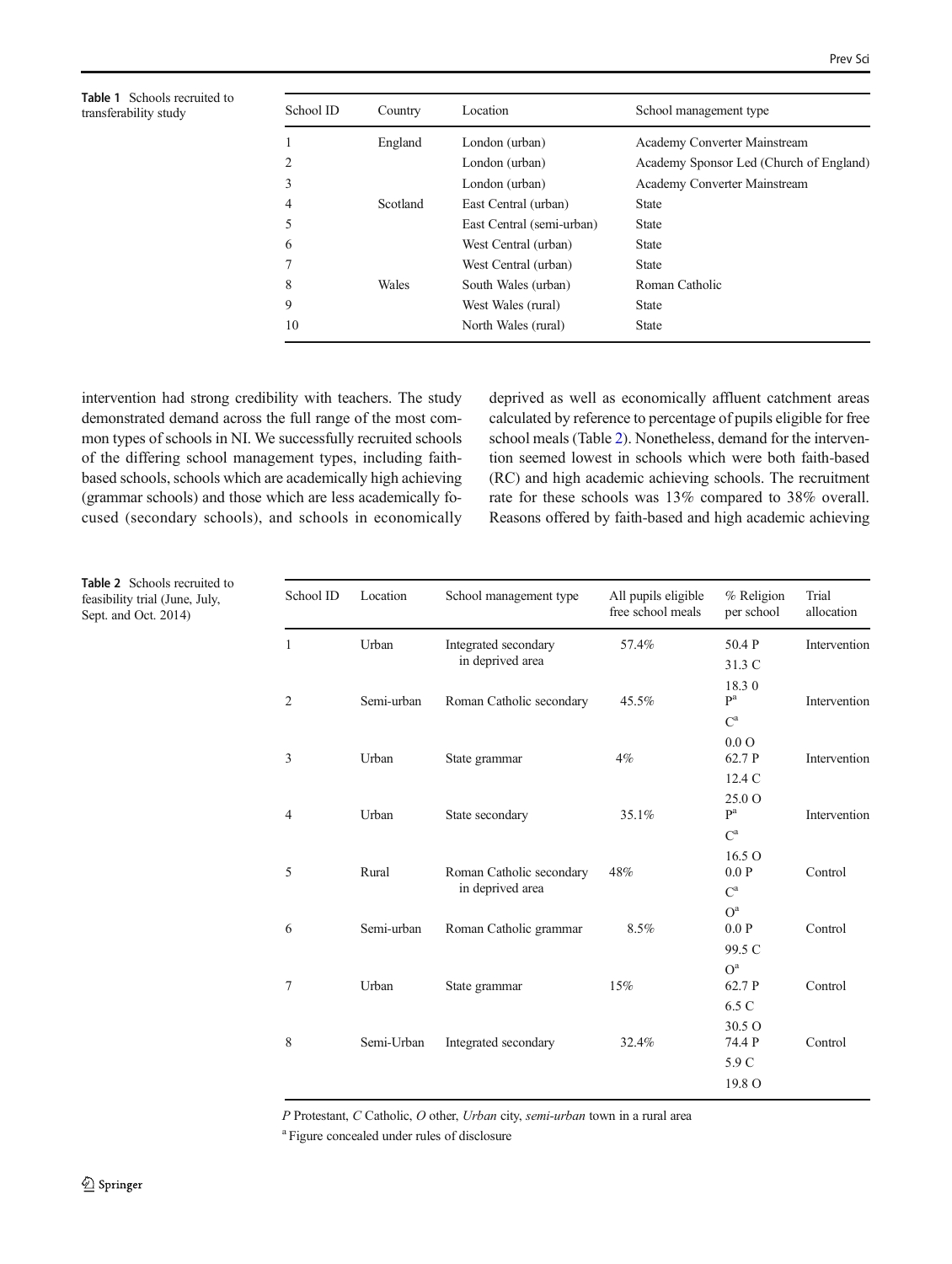schools for declining to participate were similar to those from other schools: no space in curriculum and current involvement in other research.

Within schools, demand was judged by pupil and parental consent to participate. Pupil recruitment rate was acceptable at 80.9%. Parental withdrawal of consent accounted for 6.8% of loss  $(n = 70)$  and pupil opt-out for 3.1% ( $n = 32$ ). Pupil absence or unavailability at baseline (with absentee questionnaires not returned to the research team) accounted for the remaining  $9.1\%$  ( $n = 94$ ). Overall, the study comprised 831 pupils (398 female, 433 male) with 420 pupils randomly allocated to the intervention group and 411 to the control group (Fig. 1).

# Acceptability

Acceptability was first judged by retention in the year-long trial. No school dropped out and pupil withdrawal from the study was low at 10%. The very favourable remarks by teachers and principals across all participating schools showed that the intervention was acceptable.

I thought it was really thought-provoking and, you know, it was realistic. I think that's the key to something like this. It has to be on their level. I think it's actually a very good resource... my class would be a class that sometimes would be 'urgh'...and all that, but they did,

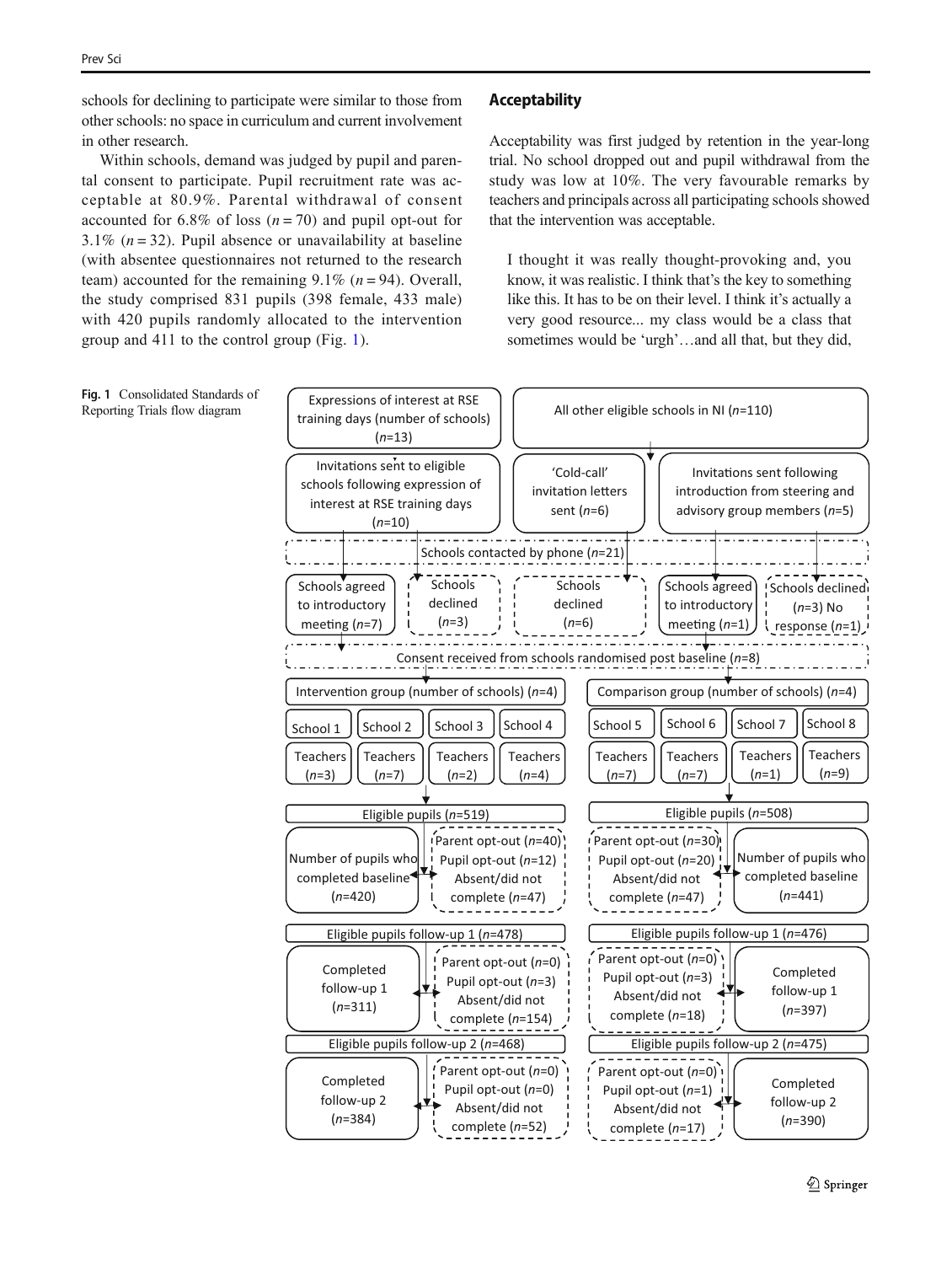they were interested in it and they did have some discussions on it, and to have a discussion with my class is an achievement in itself so (Female teacher, S5).

Pupils were largely very favourable towards the intervention, signalling that it was relatable:

You sometimes get stuff, like resources, and they're really, like, they're set by people who don't relate it very well to people our age and it's hard to kind of understand. This one was a lot better because it was set with someone our age, like at the present time, doing the same stuff as we'd do. (Male pupil, S7, FG1) You immediately sort of put yourself in their shoes. (Male pupil, S3, FG1)

They remarked that it was thought provoking in relation to gender norms and got them talking:

Yeah, it was good to see … because, usually, you focus on the girl, like how it would affect the girl, but there, you see…it isn't affecting the guy physically at all. But it's…like the moral implications of it, so how he'd think, what would be right, and usually you don't think of that. Usually, guys are portrayed as just leaving. (Male pupil, S7, FG1)

It's kind of hard to get a serious conversation between your friends because, a lot of the time, especially … with guys, you know. I think everyone thinks about it but nobody really … Like nobody thinks it's a suitable topic to discuss within a group of friends. (Male pupil, S7, FG1).

Young people thought that it was useful in helping them to plan not to have a teenage pregnancy:

P1: It helped us learn a bit more about protection and stuff like that there.

P2: Yeah, it was beneficial. Like it reminded me of the dangers of having sex unprotected anyway. (Male pupils, S5, FG2)

… what it's trying to show you is, like, this can happen to anybody, and like, it makes you think about it more before you, like, maybe do something you'd regret. (Female pupil, S3, FG2).

Nonetheless, there were also some criticisms of the intervention which will inform suggested changes. The IVD, it was thought, would date quickly, if it had not already done so: 'Look at that phone!' (Male principal, S7). The most common complaint about the IVD, however, was that there were too many interactive questions and too many demands on the viewer to answer questions when they

wanted to let the film flow. Occasionally also, there was concern expressed that there was a disproportionate emphasis on boys' perspectives in the IVD:

It would be better if you could, like, go from, like, each side, each perspective, if they took, like, the girl and the boy. It would be better because you'd get a rounded perspective of what it would be like. (Male pupil, S7, FG1).

# Implementation/Practicality and Integration

Full attendance was recorded at teacher training sessions offered by the same person within each school. Clear lesson plans and materials enhanced implementation and practicality for teachers within the classroom.

T8: I think we appreciated it from the point of view that we had lessons to follow, timings were there, suggested activities, but also the worksheets. It was great that we were able to get them run-off [photocopied].… So the off-the-shelf materials are great to have. (Female teacher, S4).

However, implementation logs and follow-up interviews with teachers demonstrated that not every teacher followed 'the wee book'. While all four intervention schools attempted to watch the online version of the film on individual computers with at least one class group, technical difficulties relating to the school network meant that all but one school showed the film on an overhead projector with pupils provided with a paper copy of the questions. Teachers saw the advantages of using individual computers, but most agreed that showing the film on an overhead projector was easier to organise and had benefits for pupils with reading difficulties. Pupils had mixed views and seemed to tolerate both approaches.

P1: Yeah, I liked it on the overhead better…Miss explained it more, on the questions. (Female pupil, S5, FG1)

Overall, interviews with teachers and pupils and observations made by the researchers suggested that teachers wanted to 'tweak' the intervention to help it fit with lesson timings and to respond to what engaged the pupils most or caused least disruption. Somewhat ironically, there was a perception by some teachers and female pupils that boys in the classroom were sometimes the hardest to engage and that this disrupted implementation.

P1: No, the boys like… They were so immature about it.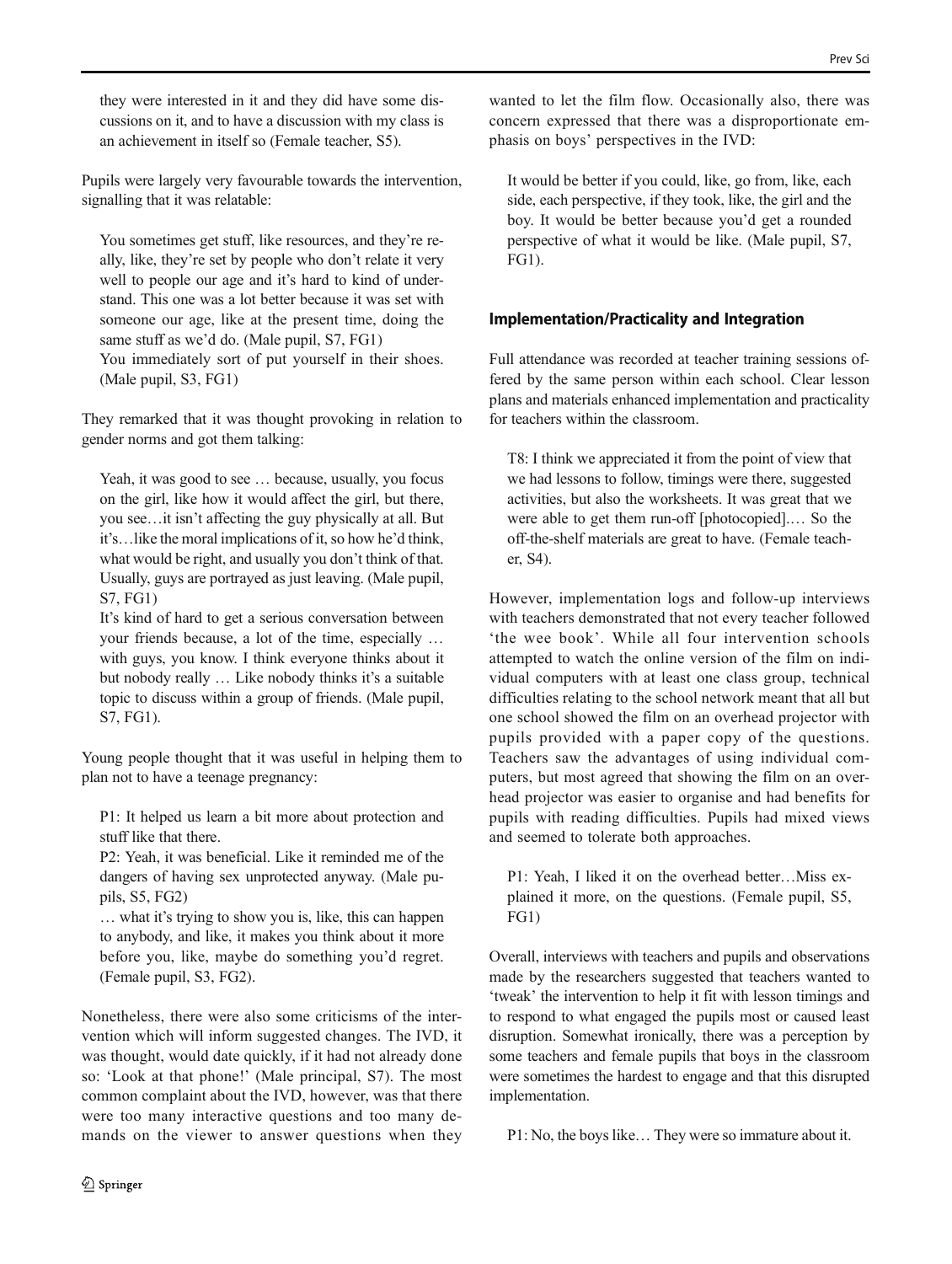P2: Because the boys were being quite immature so we didn't get to do it as much. And then the teacher kept stopping to shut them up… (Female pupils, S3, FG2)

Turning to future integration into the RSE school curriculum, in general, teachers and pupils appeared very positive about the potential for this. There was very little variation across the intervention schools in this regard, regardless of management type, faith-based or not.

R: Would you use the resource again?

T2: Yeah, definitely, and it's a topic that, as I say, the majority of the class were all very interested in. And I said to them, you know 'If we were to do more things like this, you know, would you be interested?' and they all put their hand up and said yes, you know, because it's a topic that's so current. (Female teachers, S5)

# Results from the Transferability Study

The results from the transferability study endorse the overall acceptability of the intervention within schools, with strong appreciation of the uniqueness of focussing on male perspectives and opportunities afforded to explore the emotions associated with teenage pregnancy by both male and female pupils and teachers.

it shows they [boys] go through the same things we go through. (Wales, S1, f)

However, two stand-out additional lessons were learned which would serve to enhance acceptability in the other nations. The first related to the value of generating a culturally sensitive IVD for England and Wales, where the NI accent of the characters in the original IVD impeded easy understanding, although the accent translated well among Scottish pupils. The second lesson related to the need for greater ethnic diversity among the characters in the IVD which were 'too white'. This was especially relevant in the London area schools.

## Cost Analysis

The total cost to deliver the intervention was estimated at £5101–, equating to £1275 per school and £13.76 per pupil (Table 3). The identification of potential recurring resources prior to implementing the intervention allowed the data to be collected prospectively, maximising accuracy of the estimates. Qualitative exploration of the opportunity costs of delivering the intervention indicated that use of this intervention saved teachers' time which would otherwise have been spent preparing for, or delivering, lessons within the same curriculum. Table 3 Total costs for intervention delivery

| Item                                          | Cost(f)          |
|-----------------------------------------------|------------------|
| Stage 1 planning and preparation for delivery |                  |
| Materials                                     | 244.15           |
| Training                                      | 565.19           |
| Stage 1:total <sup>a</sup>                    | 809.34           |
| Stage 2: delivery total <sup>b</sup>          | 4292.34          |
| Overall total <sup>c</sup>                    | 5101.68          |
| Mean cost per teacher $(SE)^d$                | 364.41 (75.24)   |
| Mean cost per school (SE) <sup>d</sup>        | 1275.42 (341.32) |
| Mean cost per pupil $(SE)^d$                  | 13.66 (4.51)     |

<sup>a</sup> Based on 16 teachers trained and 420 intervention pupils at baseline

<sup>b</sup> Based on 14 teachers who delivered the intervention

c For four schools

<sup>d</sup> SE presented and adjusted for school as the cluster

# Preliminary Effectiveness

Table [4](#page-9-0) shows that approximately 3% of the sample reported unprotected sex at baseline (3.6% intervention and 2.5% control) and approximately 5% reported unprotected sex at follow-up, 9 months later (5.4% intervention, 5.6% control). This equates to a 50% increase in unprotected sex in the intervention group (3.6% rising to 5.4%) compared to a more than doubling of unprotected sex in the control group (2.5% rising to 5.6%). The effects were stronger at shorter term follow-up of 5 months with a between-group difference of 2.6%. Nonetheless, the between-group difference in the incidence of unprotected sex of 1.3% (95% CI 0.5 to 2.2%) by 9 months is consistent with effect sizes seen in the literature (Chin et al. [2012](#page-10-0)) and demonstrates that such an effect size is plausible for this intervention. A difference of 1.4% among this age group has been shown to have a meaningful impact on teenage pregnancy rates (Chin et al. [2012;](#page-10-0) Henderson et al. [2007;](#page-11-0) Parkes et al. [2009](#page-11-0)). However, due attention should also be given to differentials in outcomes for males and females. In the sub-group analysis of the primary outcome measure by sex (Table [4](#page-9-0)), there was a decrease in percentage of unprotected sex for males in the intervention group (0.5% decrease at FU2), but an increase in females in the intervention arm was evident (4.4% increase at FU2). Thus, the overall reduction in unprotected sex is positive, although the impact may potentially be stronger on males' behaviour than females'. This is important as in NI males are more likely than females to have had sex before age 16 (Schubotz [2011](#page-11-0)).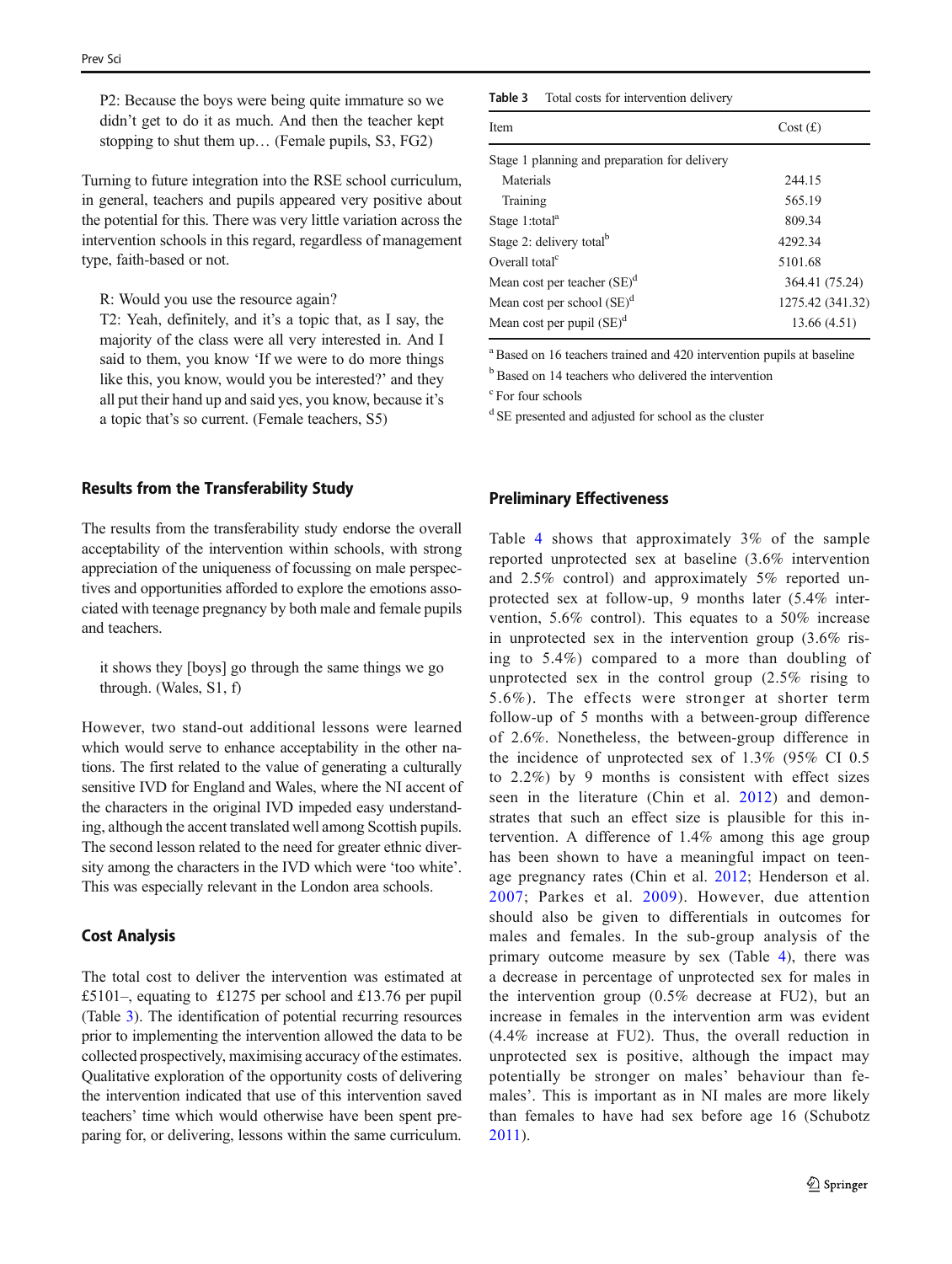<span id="page-9-0"></span>

|                                                                | Table 4 Primary outcome measure—unprotected sex            |                                                                                                                                                            |                               |                                                                                                                            |                                                    |
|----------------------------------------------------------------|------------------------------------------------------------|------------------------------------------------------------------------------------------------------------------------------------------------------------|-------------------------------|----------------------------------------------------------------------------------------------------------------------------|----------------------------------------------------|
| Jutcome measure                                                | Intervention baseline<br>$n = 411$                         | Intervention 9 months<br>$n = 370$                                                                                                                         | Control baseline<br>$n = 392$ | Control 9 months<br>$n = 375$                                                                                              | Between-group difference<br>(control/intervention) |
| <b>Jnprotected</b> sex                                         | $3.6\%$ $(1.8 - 5.5\%)$                                    | 5.4% $(3.1 - 7.7\%)$                                                                                                                                       | $2.5\%$ (1.0-4.1%)            | $5.6\%$ $(3.3-7.9\%)$                                                                                                      |                                                    |
| hange from baseline                                            |                                                            | $+1.8%$                                                                                                                                                    |                               | $+3.1\%$                                                                                                                   | $1.3\%$                                            |
| (stratified by sex)<br>Change from Baseline<br>Inprotected sex | Male ( $n = 225$ ) Female ( $n = 186$ ) Male ( $n = 188$ ) | 5.3% (2.4-8.3%) 1.6% (2.4%) 4.8%) 4.8%) 6.0% (2.6-9.3%) 4.2% (3.5%) 4.2% (3.5%) 4.8% (3.9%) 5.48.7%) 5.8% (2.48.7%) 5.8% (3.5-9.1%)<br>$+4.4\%$<br>$-0.5%$ |                               | Female ( $n = 182$ ) Male ( $n = 191$ ) Female ( $n = 201$ ) Male ( $n = 185$ ) Female ( $n = 190$ )<br>$+4.8%$<br>$+1.2%$ |                                                    |
|                                                                |                                                            |                                                                                                                                                            |                               |                                                                                                                            |                                                    |

# Discussion and Conclusions

Teenage pregnancy is a world-wide public health concern and teenage men have a vital yet neglected role to play in prevention (UN 2013; WHO [2017](#page-11-0); WHO [2011](#page-11-0)). Overall, the unique contribution of our study is the demonstration through a cRCT that an RSE intervention targeted to engage teenage men alongside teenage women to think through the gendered responsibilities of preventing unintended teenage pregnacy is acceptable and feasible to implement in mixed-sex schools, with minor recommended changes to enhance overall implementation. The study builds on extant expertise of what makes good RSE interventions but adds an additional component, a gendersensitive approach to target teenage men and a gendertransformative approach by encouraging teenage men to share reproductive responsibility. The study thus responds to world-wide policy calls to test interventions designed to include men in the achievement of reproductive health goals. The cost of delivery per pupil in the UK was £13.66, and preliminary results regarding behaviour change were positive. The results showed a reduction in unprotected sex in teenage populations considered to have meaningful impact on teenage pregnancy rates (Chin et al. [2012](#page-10-0); Henderson et al. [2007;](#page-11-0) Parkes et al. [2009\)](#page-11-0).

Limitations Some caveats to the interpretation of the results are that the sampling method was a maximum variation quota sample of schools in NI rather than a random sample and broader generalisability is not claimed. The use of the surrogate measure of unprotected sex rather than a biological measure (such as conception rates) introduces self-report bias (Mason-Jones et al. [2016\)](#page-11-0), but veracity of this measure is enhanced by privacy of exam like conditions for data collection and assurances of anonymity and confidentiality of data (Oringanje et al. [2016\)](#page-11-0). Teacher presence at the top of the room helps to maintain exam-like conditions, while visibility of fieldworkers inserting each completed questionnaire into a matched envelope, held in their possession only, helps to authenticate codes of confidentiality. There was loss to followup at time 1 due to school absences (19%) with much less at time 2 (11%) for which the main results are reported. Time 1 coincided with end of school term, and lessons were learned about recruitment and retention in school trials (Aventin et al. [2016\)](#page-10-0). Estimates of student attrition will also inform sample size calculations for an effectiveness trial.

Implications for further research The results of this feasibility trial demonstrate that a larger effectiveness trial of the intervention is warranted and has now begun (ISRCTN99459996). More broadly, the study will incentivise further trials of RSE interventions targeting adolescent men in the prevention of unintended pregnancy and the greater inclusion of men in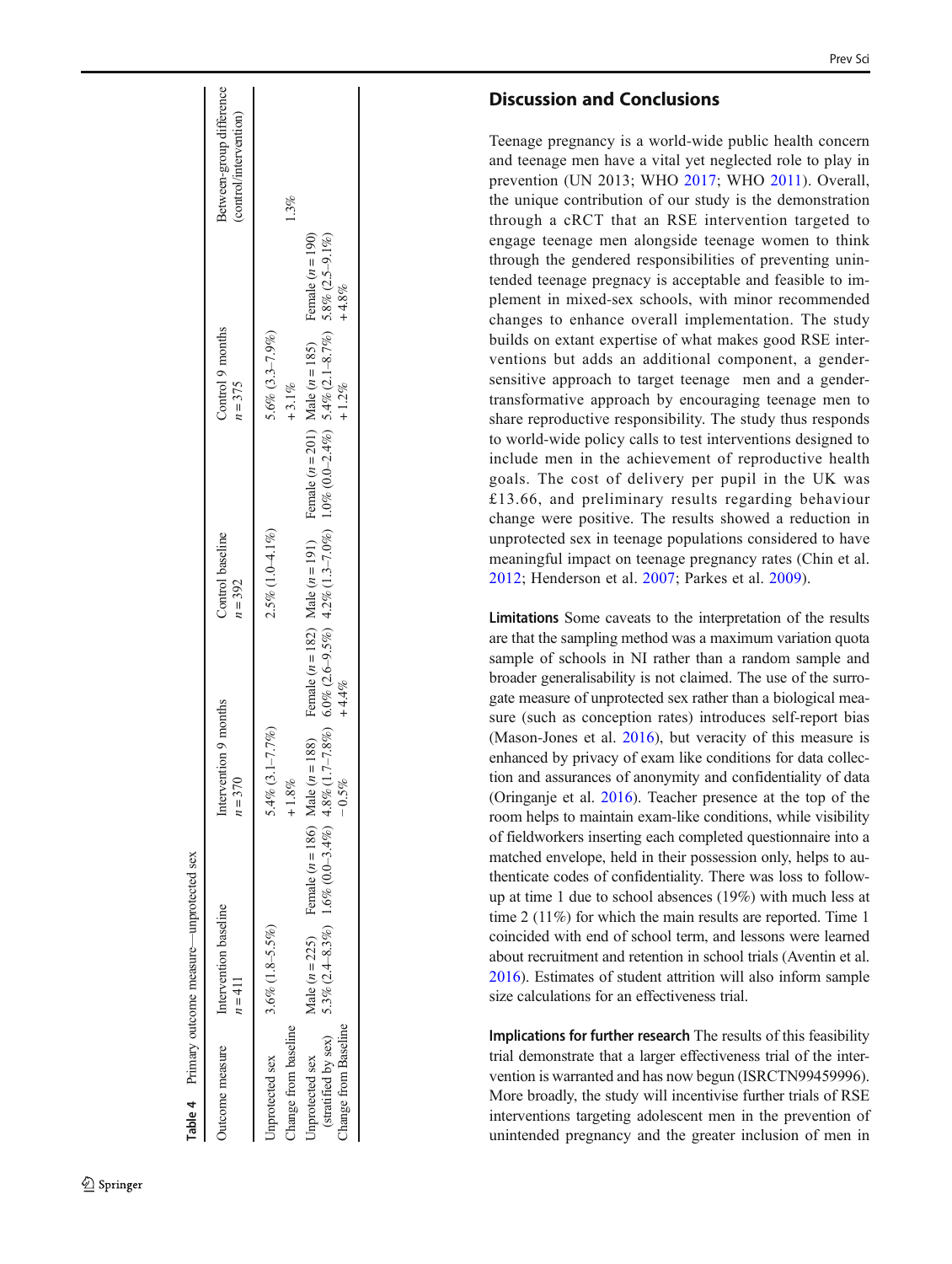<span id="page-10-0"></span>addressing the UN's (2015) Sustainable Development reproductive goals as well as the broader gender equality goals. The fact that this cRCT study also demonstrated that it was possible to include RC faith-based schools in a trial of an RSE intervention encouraging a comprehensive approach to RSE (i.e. both delaying sexual intercourse and consistent use of contraception if sexually active) is also significant. Given the influence of religion in preventing contraceptive use in parts of the world where the need to tackle teenage pregnancy is greatest (for example in Sub-Saharan Africa) (WHO [2017\)](#page-11-0), it is important to recognise that RSE interventions need to be evaluated in settings that are perceived as less receptive.

Evidence supporting the use of interactive digital media in RSE interventions is growing (Bailey et al. 2015). Our paper adds to this evidence and further suggests that it was the combination of the interactive digital medium with an ethnographically informed culturally contextualised IVD (script and actors) that captured the engagement of our target audience. While this was a teacher-delivered intervention, the IVD served to situate the intervention as coming from the voices of young people. Undoubtedly, the culturally sensitive approach will add to the expense of transferring this intervention to other places. Indeed, our transferability study showed that ideally, two different versions of the IVD using appropriate accents are required for use in the UK, with care taken to include greater ethnic diversity where geographically relevant. However, studies replicating our ethnographically informed and culturally sensitive approach to the development of an IVD for inclusion in health promotion programmes, such as marijuana usage (University of Victoria [2013\)](#page-11-0) and smoking cessation (Bottorff et al. 2015) add to the evidence that this approach is worth the investment in generating target audience engagement.

Funding Intervention design and development were funded by the UK ESRC (RES-189-25-0300). The feasibility trial (ISRCTN99459996) was funded by the NIHR Public Health Research programme (15/181/01). The views expressed are those of the authors and not those of the NHS, the NIHR, or the Department of Health. The Scottish transferability study was funded by the UK MRC (MC\_UU\_12017/11) and the Scottish Government Chief Scientist Office (SPHSU11). The transferability study in Wales and England was funded by the Centre for the Development and Evaluation of Complex Interventions for Public Health Improvement, Cardiff University and University College London.

#### Compliance with Ethical Standards

Conflict of Interest ML/ÁA were part of a team at Queen's University Belfast (QUB) who developed If I Were Jack. QUB holds copyright and the researchers do not benefit financially from its evaluation or use.

Ethical Approval The study protocol (Lohan et al. [2014](#page-11-0)) was independently reviewed and approved by Queen's University Belfast's Research Ethics Committee (ref: 04.02.02.V2). All procedures performed in studies involving human participants were in accordance with the ethical standards of the institutional and/or national research committee and with the 1964 Helsinki declaration and its later amendments or comparable ethical standards.

Informed Consent Informed consent was obtained from all participants in the study.

Open Access This article is distributed under the terms of the Creative Commons Attribution 4.0 International License (http:// creativecommons.org/licenses/by/4.0/), which permits unrestricted use, distribution, and reproduction in any medium, provided you give appropriate credit to the original author(s) and the source, provide a link to the Creative Commons license, and indicate if changes were made.

# References

- Acharya, D. R., Bhattaria, R., Poobalan, A. S., Van Teijlingen, E., & Chapman, G. N. (2010). Factors associated with teenage pregnancy in South Asia: A systematic review. Health Science Journal, 4, 3–14.
- Aventin, Á., Lohan, M., O'Halloran, P., & Henderson, M. (2015). Design and development of a film-based intervention about teenage men and unintended pregnancy: Applying the Medical Research Council framework in practice. Evaluation and Program Planning, 49, 19–30 [Open Access].
- Aventin, Á., Maguire, L., Clarke, M., & Lohan, M. (2016). Recruiting schools, adolescents and parents to a sexual-health trial: Experiences, challenges and lessons learned from the Jack trial (NCT02092480). Trials, 16, P81.
- Bailey, J. V., Mann, S., Wayal, S., Hunter, R., Free, C., Abraham, C., & Murray, E. (2015). Sexual health promotion for young people delivered via digital media: A scoping review. Public Health Research, 3.
- Bailey, J. V., Murray, E., Rait, G., Mercer, C. H., Morris, R. W., Peacock, R., & Nazareth, I. (2010). Interactive computer-based interventions for sexual health promotion. Cochrane Database of Systematic Reviews, 9, CD006483.
- Bottorff, J. L., Sarbit, G., Oliffe, J. L., Kelly, M. T., Lohan, M., Stolp, S., & Sharp, P. (2015). "If I were Nick": Men's responses to an interactive video Drama series to support smoking cessation. Journal of Medical Internet Research, 17, e190.
- Bowen, D. J., Kreuter, M., Spring, B., Cofta-Woerpel, L., Linnan, L., Weiner, D., et al. (2009). How we design feasibility studies. American Journal of Preventive Medicine, 36, 452–457.
- Braun, V., & Clarke, V. (2006). Using thematic analysis in psychology. Qualitative Research in Psychology, 3, 77–101.
- Campbell, M. K., Piaggio, G., Elbourne, D. R., Altman, D. G., & Group, C. (2012). Consort 2010 statement: Extension to cluster randomised trials. BMJ, 345, e5661.
- Chin, H. B., Sipe, T. A., Elder, R., Mercer, S. L., Chattopadhyay, S. K., Jacob, V., et al. (2012). The effectiveness of group-based comprehensive risk-reduction and abstinence education interventions to prevent or reduce the risk of adolescent pregnancy, HIV, and sexually transmitted infections: Two systematic reviews for the guide to community preventive services. American Journal of Preventive Medicine, 42, 272–294.
- Connell, R. (2012). Gender, health and theory: Conceptualizing the issue, in local and world perspective. Social Science & Medicine, 74, 1675–1683.
- Gavin, L. E., Catalano, R. F., David-Ferdon, C., Gloppen, K. M., & Markham, C. M. (2010). A review of positive youth development programs that promote adolescent sexual and reproductive health. Journal of Adolescent Health, 46, S75–S91.
- Goesling, B., Oberlander, S., & Trivits, L. (2017). High-stakes systematic reviews: A case study from the field of teen pregnancy prevention. Evaluation Review, 41, 27–49.
- Gruchow, H. W., & Brown, R. K. (2011). Evaluation of the wise guys male responsibility curriculum: Participant-control comparisons. Journal of School Health, 81, 152–158.